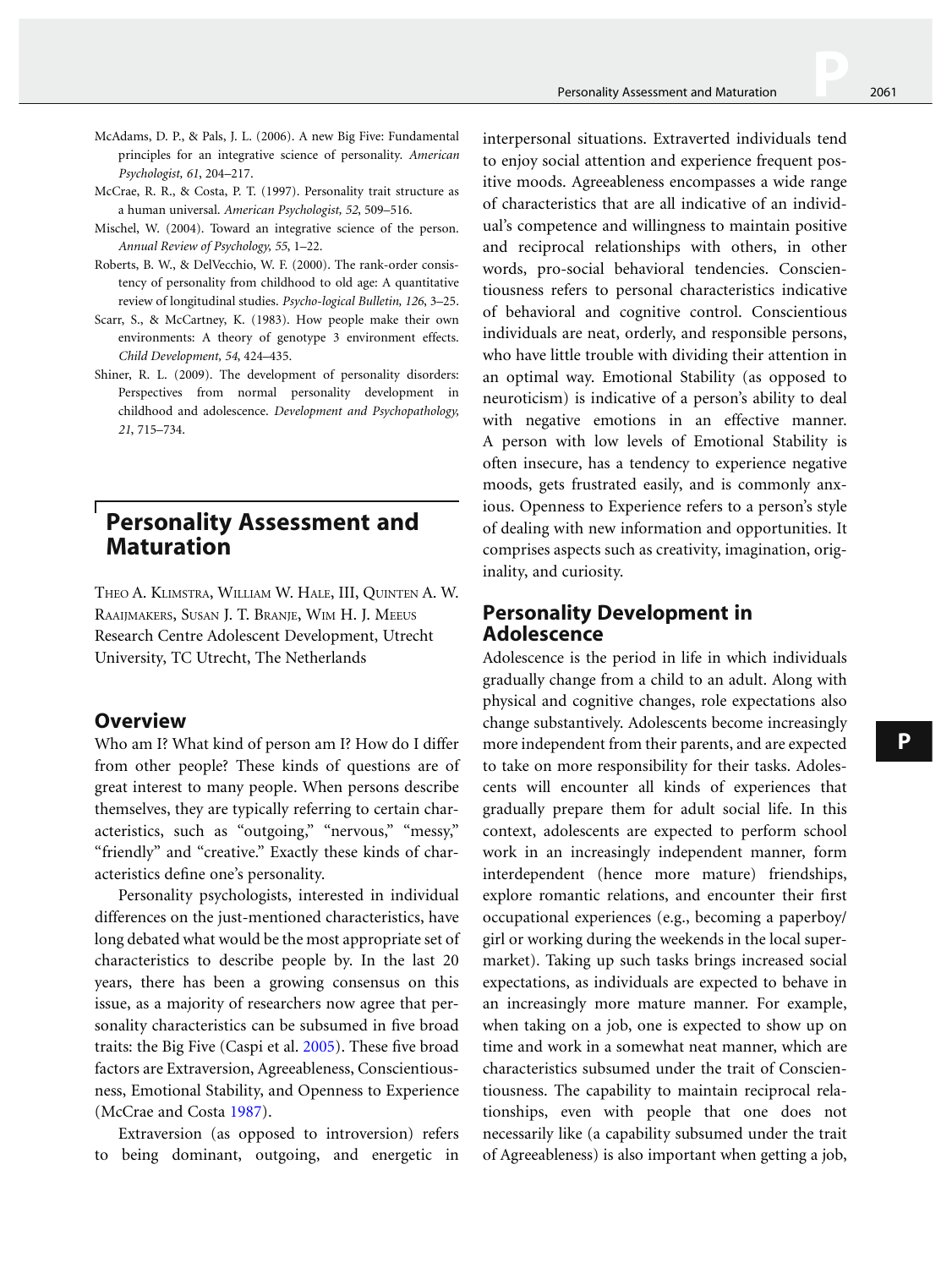as one cannot choose one's colleagues. Apart from that, the capability of maintaining reciprocal relationships is, of course, also important for establishing friendships and romantic relations. Several other characteristics are also important for adolescents, such as dealing with setbacks (indicated by Emotional Stability), and convincing others of one's capability by attracting their attention (a capability indicated by Extraversion). These are only a few examples, but one can imagine that the aforementioned capabilities are useful across many contexts. Thus, as social expectations increase, it is likely, or it would at least be beneficial, for an adolescents' personality to change accordingly. In other words, adolescents are expected to exhibit maturation of personality.

To assess personality maturation, personality studies focus on changes in large groups of people. If one gathers information on how the average person changes and on interindividual differences in change, one can ultimately determine whether or not an individual displays problems with regard to their personality. Maturation with regard to personality can take on several forms. First, mean levels of personality traits can change in a population. For example, adolescents can on average become more agreeable with age. Second, differences in personality traits between individuals (i.e., interindividual differences) should become more set with age. In this context, Costa and McCrae (1994) once claimed that interindividual differences would be "set like plaster" by age 30. The extent to which interindividual differences are maintained across time is referred to as rank-order stability. A third aspect of maturation concerns personality profile stability. This profile stability is calculated for every single person in a sample. It indicates the extent to which an individual's standing on all Big Five traits (i.e., a person's personality profile) changes across time. Empirical findings concerning these three indicators of personality maturation will now be described.

#### Changes in Average Levels of Personality Traits

Results from a large number of studies on mean-level changes (i.e., changes in average trait levels) in personality traits were summarized in a meta-analysis by Roberts et al. (2006). They demonstrated that adolescents become more extraverted and more emotionally stable between ages 10 and 18. Thus, adolescents tend to become more dominant and less shy in interpersonal situations, as well as less anxious and more able to deal with setbacks in an effective manner. On average, adolescents did not change much with regard to the traits of Agreeableness, Conscientiousness, and Openness to Experience. In addition, Roberts et al. (2006) found that boys and girls tend to display similar patterns of personality change throughout adolescence.

The meta-study by Roberts et al. (2006) was very informative, but because the study focused on changes in personality traits across the life course, it lacked detail with regard to personality change in adolescence. More specifically, no information was provided as to where in adolescence the largest changes in personality traits took place. To obtain a more detailed perspective on how personality traits changed on average in adolescence, Klimstra et al. (2009) assessed personality traits on an annual basis between the ages of 12 and 20. They investigated whether specific periods in adolescence existed in which traits changed more rapidly or more slowly than in other periods. They were also interested in gender differences in the timing of personality change, because girls tend to mature earlier than boys with regard to physical and behavioral characteristics. Thus, they expected girls to mature earlier than boys with regard to personality, which should be reflected by girls reaching high mean levels on personality traits (e.g., reaching adult levels of, for example, Agreeableness) at an earlier age in adolescence.

From the study by Klimstra et al. (2009), it appears that both adolescent boys and girls become more Extraverted, Agreeable, and Open to Experience as they grow older. This indicates that even though adolescents tend to become more dominant and active in interpersonal situations (indicated by increases in Extraversion), they also become more friendly and helpful (indicated by increases in Agreeableness). A basic developmental task of adolescents involves loosening bonds with parents, while exploring how to deal with adult-like social tasks such as work and romantic relations. Their willingness to do so is at least partly reflected by the increases in Openness to Experience found by Klimstra et al. (2009). Both boys and girls exhibited no changes in Conscientiousness.

Apart from findings that applied to both genders, Klimstra et al. (2009) found gender-specific development with regard to Emotional Stability. More specifically, boys became more emotionally stable as they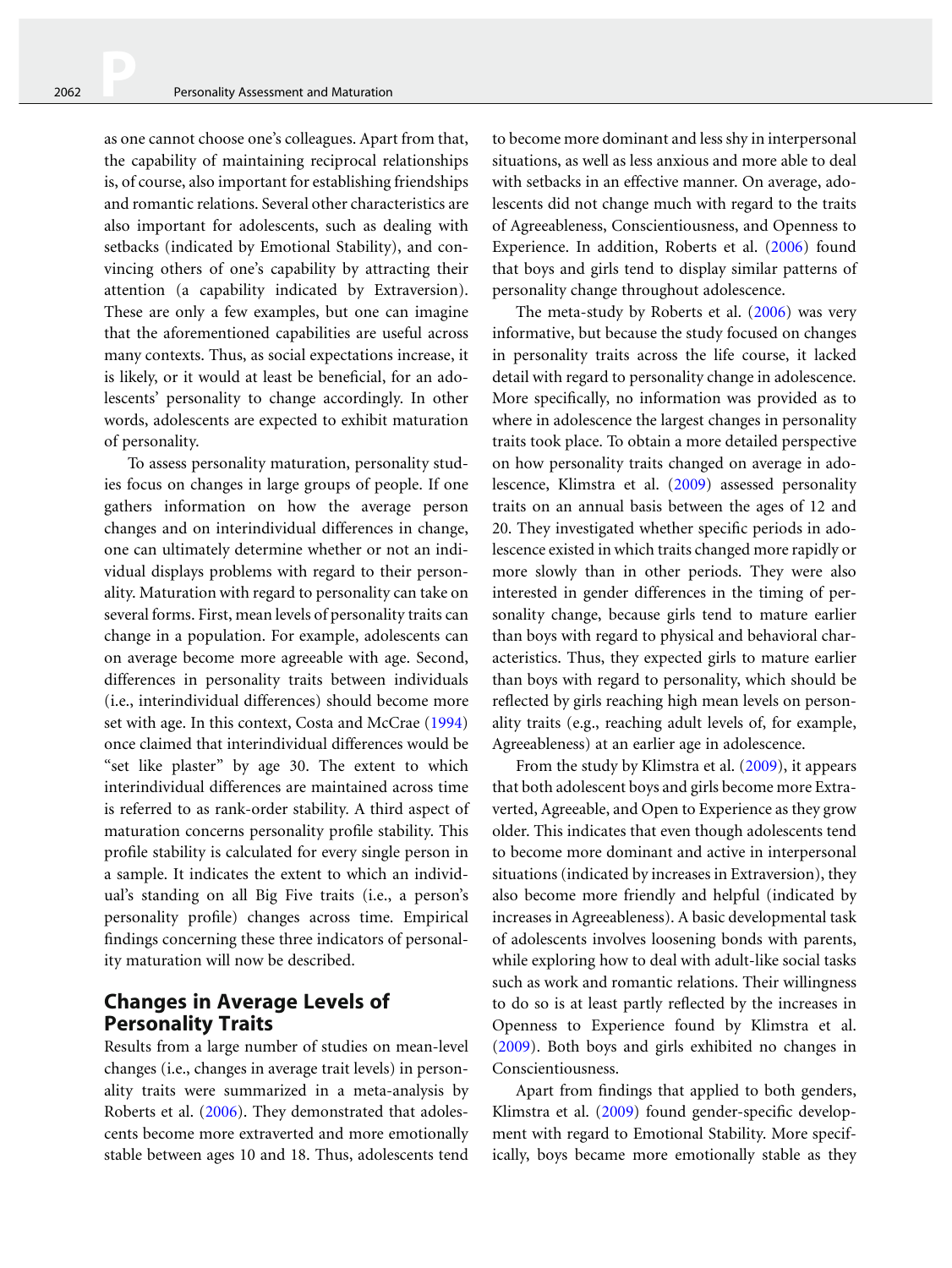grew older, while girls' levels of Emotional Stability did not change. Especially for Agreeableness, Klimstra et al. (2009) found the expected gender differences in the timing of personality maturation. Girls reached high levels of Agreeableness at a much earlier age in adolescence compared to boys. Although boys did catch up with girls in late adolescence, girls were about 2 years ahead in their development of Agreeableness. Because Agreeableness is an indicator of the ability to maintain positive relationships with others, and is regarded as an important asset to take up adult tasks like work, marriage, and parenting (e.g., Roberts et al. 2006); it can be concluded that girls exhibit a more mature personality at a younger age than boys do.

## Stability of Interindividual Differences in Personality Traits

Regardless of whether the average levels of personality traits change, interindividual differences can be stable or can fluctuate over time (e.g., Roberts et al. 2006; Roberts and DelVecchio 2000). Therefore, it is also important to consider rank-order stability (i.e., the degree to which interindividual differences remain stable across time). An important assumption in personality theory is that differences between individuals on personality traits should be set by age 30 (Costa and McCrae 1994). As childhood is considered to be a time in which individual differences are fluctuating (Roberts and DelVecchio 2000), interindividual differences may become much more stable in adolescence.

In a meta-analysis, summarizing the results of a large number of studies on the rank-order stability of personality traits, Roberts and DelVecchio (2000) showed that this rank-order stability increases slightly throughout adolescence. However, this meta-analysis on rank-order stability (Roberts and Delvecchio 2000) focused on stability and change across the life course, and did not provide detailed information with regard to changes in rank-order stability within adolescence. In addition, Roberts and Delvecchio (2000) indicated that studies taking gender differences into account were rare. Therefore, they were unable to examine gender differences in rank-order stability in specific periods of the life course, such as adolescence. In an attempt to provide a more detailed perspective on stability of interindividual differences in adolescence, Klimstra et al. (2009) examined changes in rank-order stability on a year-to-year basis. They demonstrated that

rank-order stability systematically increased in adolescence, and was almost twice as high in late adolescence compared to early adolescence. As such, they found compelling evidence for interindividual differences in personality traits becoming more set as adolescents grow older. These results imply that if, for example, an adolescent is among the least conscientious individuals at age 12, it is not unlikely that this will not be the case at age 13. However, individuals who are among the least conscientious at age 19 are highly likely to be still among the least conscientious individuals at age 20.

In addition, Klimstra et al. (2009) tested for gender differences, and found that interindividual differences in personality traits were set at an earlier age among girls when compared to boys. As gender differences were still present in late adolescence, interindividual differences were simply more set among girls than among boys throughout the entire period of adolescence.

#### Stability of Personality Profiles

The focus of mean-level change is on how personality traits change on average, and the focus of rank-order stability is on whether differences between people are retained across time. Both approaches focus on changes of variables and they are therefore referred to as variable-centered approaches. It has been argued that such variable-centered approaches do not capture the true nature of personality, because they provide little information as to how a configuration of traits is organized within an individual person (e.g., Robins et al. 1996). To investigate the true nature of personality, personcentered approaches with a focus on stability and change of a configuration of multiple personality traits within a single person are needed.

One of these person-centered approaches to change and stability of personality is profile stability. Profile stability provides information on the stability of a constellation of traits for every single person in a research sample. To assess profile stability, the intraindividual consistency of the mean scores on personality traits is computed. It is possible, for example, that a person is more agreeable than conscientious, more conscientious than emotionally stable, more emotionally stable than extraverted, and more extraverted than open to experience. The degree to which this pattern of traits within a person remains the same across time indicates that person's profile stability (e.g., Furr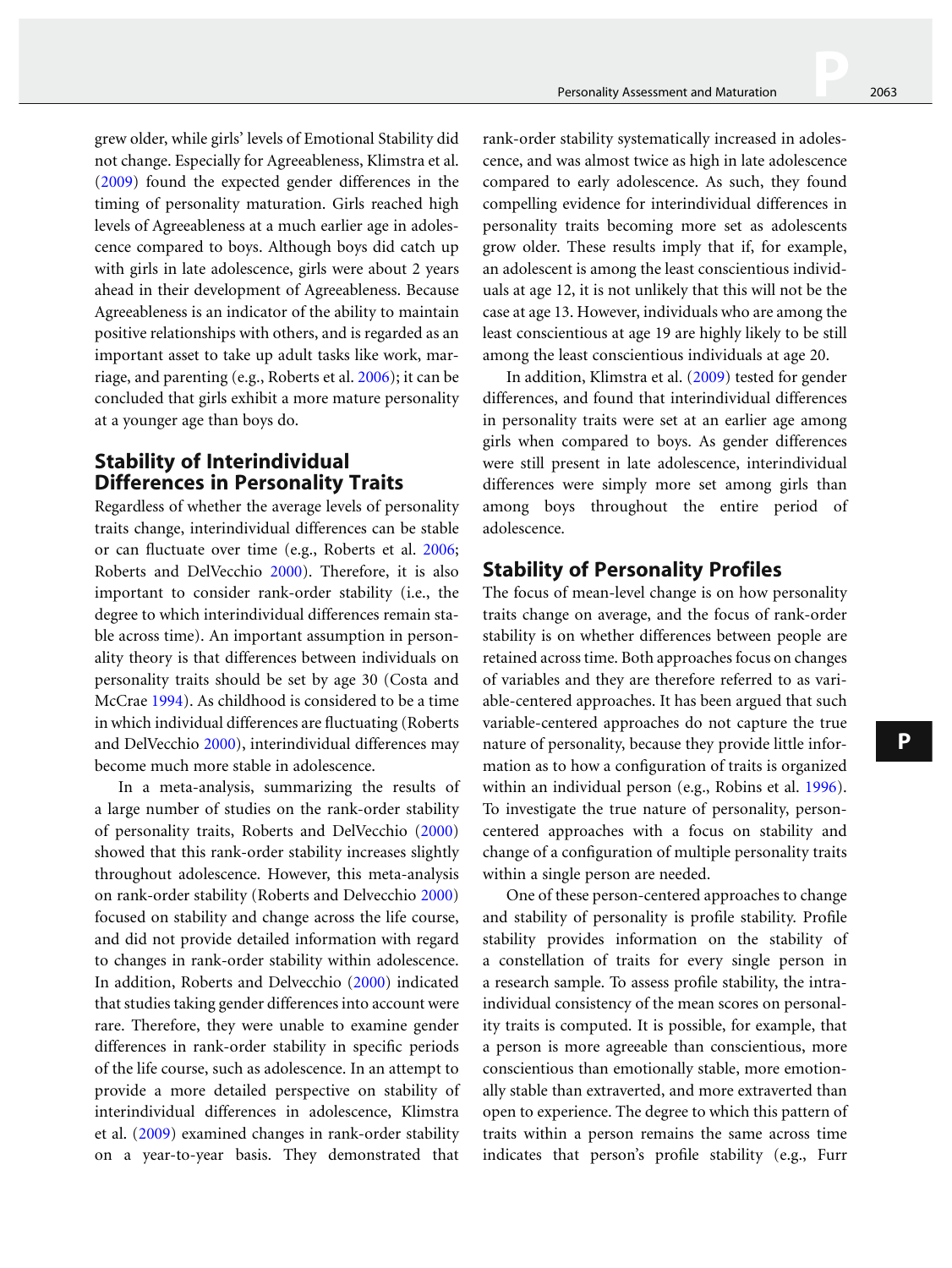2008; Klimstra et al. 2010b). Thus, profile stability indicates the extent to which, for example, the outgoing and friendly, but messy person is still like that 1 year later.

After calculating profile stability for every person within a research sample by correlating an individual's personality scores at one time point with that person's personality scores at the next time point, a sample mean of profile stability can be calculated. Using this approach, Klimstra et al. (2009) demonstrated that personality profile stability increases substantially throughout adolescence. That is, personality profiles became much more consistently organized as adolescents grew older. Similar to findings with regard to mean-level change and rank-order stability, girls were ahead on boys with regard to changes in profile stability. Girls reached high levels of profile stability approximately 2 years before boys did. As boys did catch up with girls, gender differences in profile stability had almost disappeared by late adolescence. Thus, gender differences in profile stability were also restricted to the timing of development, with girls reaching high levels of profile stability 2 years before boys did.

### Distinguishing Among Various Aspects of Profile Stability

It is interesting to find increases in profile stability throughout adolescence, but to truly understand the significance of such increases, it is important to examine what profile stability is related to. A general and empirically supported assertion with regard to profile stability is that it is indicative of psychological health, with individuals with a more stable profile displaying less internalizing and externalizing problem behaviors (e.g., Furr 2008; Klimstra et al. 2010b). However, Furr (2008) asserted that it may not be the stability of a personality profile that is associated with psychological health. Furr (2008) explained this as follows: within a population, mean levels of Big Five traits might be quite stable across two subsequent measurement occasions. In such a case, the norm personality profile (i.e., a profile based on mean-level scores on all Big Five traits) is quite stable across time. When an individual has a personality profile that matches the norm profile at both measurement occasions, he or she would reflect high profile stability. However, in that case it is not clear whether it is the degree to which an individual's personality profile is similar to the norm profile or the

stability of this individual's personality profile that drives the associations with psychological health. Because of this, Furr (2008) asserted that researchers should correct for normativeness of personality profiles (i.e., the degree to which an individual's personality profile matches the norm profile within a population) when examining the effect of personality profile stability. For that purpose, Furr (2008) advocated a distinction between distinctive stability (profile stability corrected for normativeness) and normativeness of personality profiles, and hypothesized that normativeness instead of distinctive stability would be related to psychological health.

Klimstra et al. (2010b) examined Furr's (2008) hypothesis by relating distinctive stability and normativeness to three measures of adjustment (i.e., selfesteem, depression, and delinquency). All in all, the study by Klimstra et al. (2010b) suggests that individuals with a more stable personality profile across time do not necessarily display more self-esteem, less depression, and less delinquency. Instead, it is the degree to which an individual's personality profile matches the average personality profile within a certain population that is related to psychological health. If an individual describes him- or herself more like the "average" person within a population does he or she generally reports more self-esteem, less depression, and less delinquency. A possible reason for these findings has been provided by Roberts et al. (2006), who noted that adolescents are faced with an increasing pressure to adjust to social role expectations as they grow older. If individuals do not live up to social role expectations, they are likely to face withdrawal of social approval. Roberts et al. (2006) described increases in specific personality traits (i.e., Emotional Stability and Conscientiousness) as a move toward greater compliance with social role expectations, but Klimstra et al. (2010b) asserted that a more normative personality profile could reflect a similar mechanism. Thus, individuals with a personality profile that adheres to social expectations are more likely to elicit social approval. Because social approval equals positive feedback, individuals with a more normative profile receive more positive feedback, and hence reflect higher levels of psychological adjustment. However, this explanation is only based on theoretical assertions and needs to be empirically confirmed in future studies on the normativeness of personality profiles. In summary, the study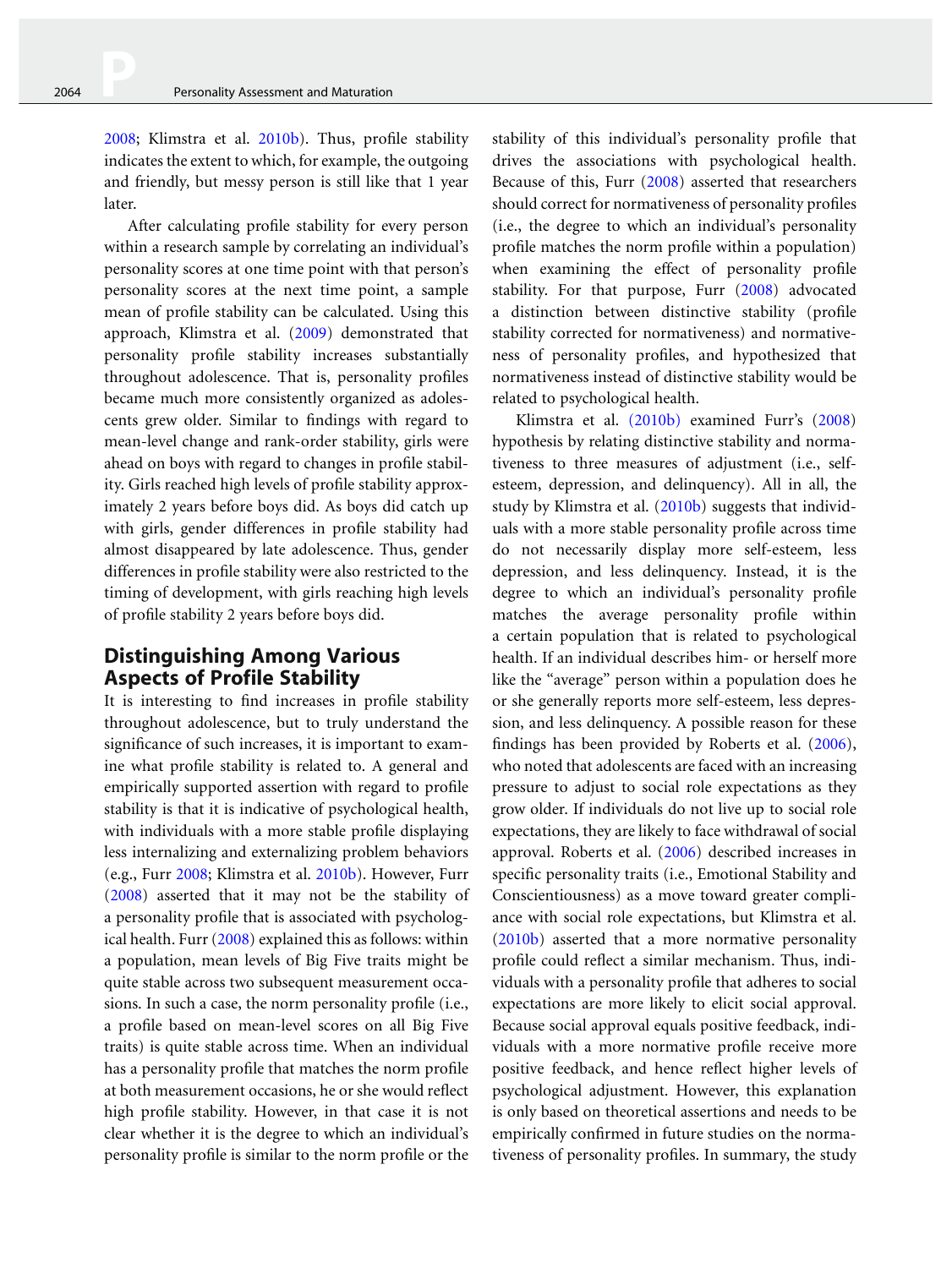by Klimstra et al. (2010b) suggests that it is not the stability of personality that is indicative of adjustment, but the degree to which an individual's profile matches the personality profile of the "average" individual within a particular population.

It is not yet clear to what psychological concept distinctive stability is related. However, when the authors of the current contribution reanalyzed the data from the study by Klimstra et al. (2009) using distinctive profile stability instead of overall profile stability, distinctive profile stability was found to increase in a similar way as overall profile stability. In addition, girls also reached higher levels of distinctive profile stability at an earlier age when compared to boys. These findings suggest that although distinctive profile stability is not indicative of adjustment (Klimstra et al. 2010b), it could still be indicative of a maturation process.

### Personality Types: Distinguishing Among Resilients, Undercontrollers, and Overcontrollers

By now, three ways of approaching research on adolescent personality development have been discussed. First discussion has been on two widely used variablecentered change indices (i.e., mean-level change and rank-order stability). Second, research focusing on one set of person-centered approaches to personality, namely profile stability, distinctive stability, and normativeness has been described. Although these person-centered approaches to personality provide very interesting information on the development of adolescent personality, the most prominent person-centered approach to adolescent personality is Block and Block's (1980) typological approach.

Block and Block (1980) distinguished three replicable personality types: Resilients, Undercontrollers, and Overcontrollers. They distinguished these types based on the amount of ego-control and ego-resiliency. Egocontrol is indicative of a person's ability to deal with his or her impulses, whereas ego-resiliency signifies an individual's ability to modify levels of ego-control as a function of changing environmental demands. Resilients have high levels of ego-resiliency, and are therefore able to flexibly adjust levels of ego-control to changing environmental and situational demands. Both Overcontrollers and Undercontrollers have low levels of ego-resiliency, which causes them to have relatively stable levels of ego-control.

In Overcontrollers, levels of ego-control are excessively high, which means that Overcontrollers contain their impulses, and display high levels of inhibition with regard to action and affect. Undercontrollers have excessively low levels of ego-control, resulting in an inability to delay gratification, and a tendency to respond immediately and impulsively to environmental triggers (Block and Block 1980).

Variable-centered approaches to personality in general, and the Big Five approach in particular, have long outnumbered studies following Block and Block's (1980) typological (i.e., person-centered) approach. Robins et al. (1996) sparked a renewed interest in Block and Block's Resilients, Undercontrollers, and Overcontrollers, by showing that these types have distinguishable Big Five personality profiles. Thus, their study can be perceived as an attempt to integrate Block and Block's (1980) person-centered approach with the variable-centered Big Five approach. Specifically, Robins et al. (1996) showed that Resilients had the highest scores on the Big Five traits Conscientiousness, Emotional Stability, Openness to Experience, and Extraversion, while they displayed above-average scores on Agreeableness. On Agreeableness, Overcontrollers had the highest scores. Overcontrollers had the lowest scores on Extraversion and Emotional Stability. On Conscientiousness and Openness to Experience, Undercontrollers had the lowest scores.

To underscore the validity of the personality types, Robins et al. (1996) proceeded to examine the psychological correlates of having a specific personality profile. They showed that Resilients displayed few internalizing and externalizing problem behaviors. Internalizing problems were far more prevalent among Overcontrollers than among Resilients and Undercontrollers, whereas externalizing problems were much more prevalent among Undercontrollers than among the other two personality types. In sum, Resilients, Undercontrollers, and Overcontrollers are three clearly distinguishable personality types, both with regard to their specific personality profiles and with regard to the type of problem behaviors they tend to display. Robins et al. (1996) used indicators of levels of ego-resiliency and ego-control to classify individuals into one of the three personality types, but because they demonstrated that the types have specific Big Five profiles, several subsequent studies (e.g., Akse et al. 2007) extracted personality types directly from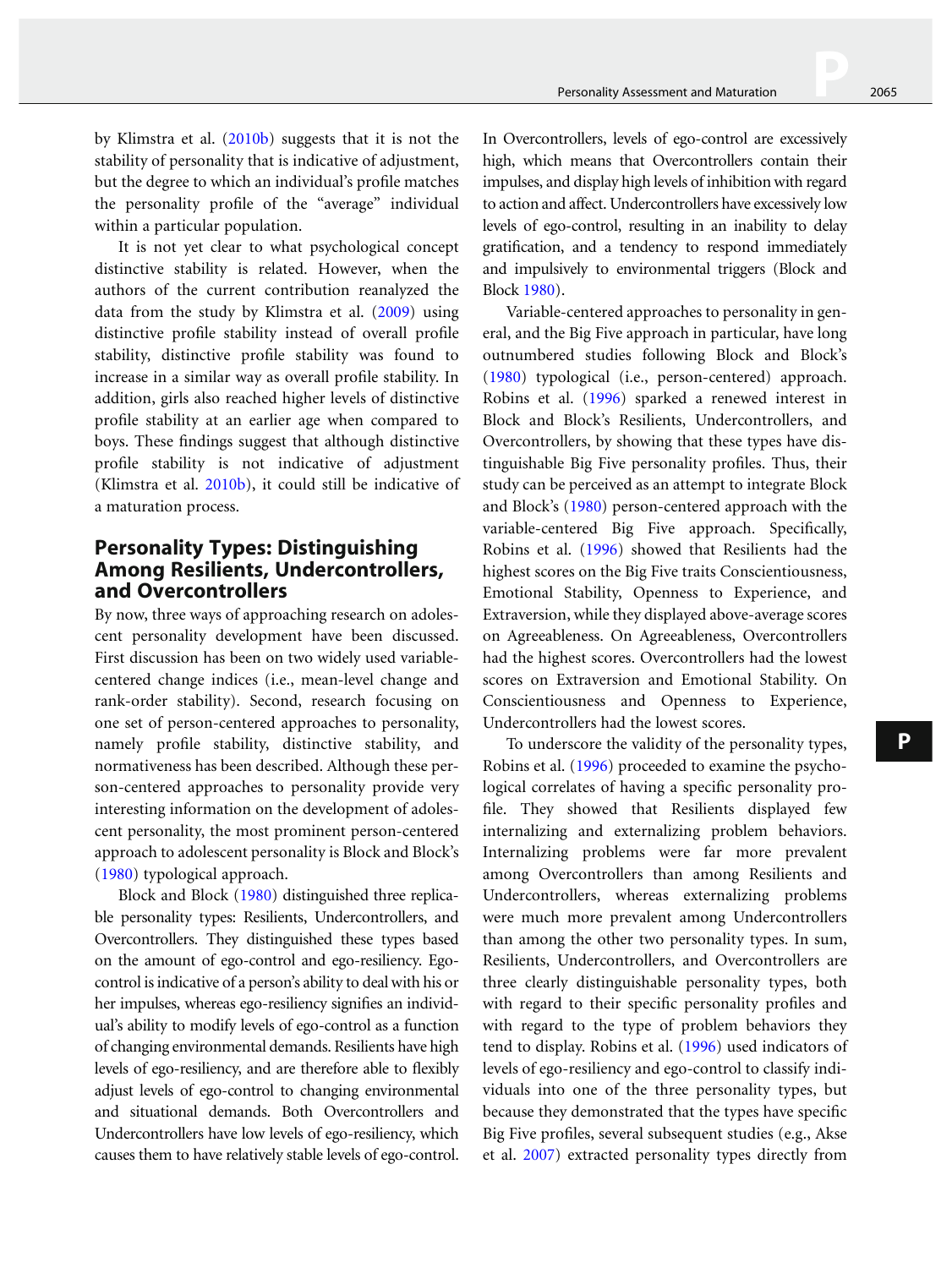Big Five data. For this purpose, they applied cluster analysis to Big Five ratings (see, for example, Akse et al. 2007, for an explanation of this technique).

If individuals are followed longitudinally (i.e., across more than one measurement occasion), it is also possible to examine stability and change of personality type membership. In such studies, an individual's personality type is determined on each measurement occasion, and it is assessed whether a person who is assigned to one personality type on a particular measurement occasion, is assigned to the same personality type on the subsequent measurement occasion. Using this approach, it is, for example, possible to examine how many adolescents that are classified as Resilients at age 13 are also classified as Resilients at age 14.

Akse et al. (2007) examined stability and change in personality type membership during adolescence and found that 56.9% maintained their membership to the same personality type over 2 years. The remaining 43.1% changed from one type to another. Therefore, they concluded that personality type membership was only moderately stable across time. In order to test the meaningfulness of changes in personality type membership, Akse et al. (2007) also examined whether anxiety disorder symptoms changed accordingly. They demonstrated that this was indeed the case, as transitions from Resilients (i.e., typically characterized by low levels of anxiety) to Overcontrollers (i.e., typically characterized by high levels of anxiety) were accompanied by increases in anxiety disorder symptoms, whereas transitions from Overcontrollers to Resilients were associated with decreases in anxiety. Thus, as individuals' personality types change, their levels of problem behavior tend to change accordingly. As such, the findings by Akse et al. (2007) underscore the importance of considering changes in adolescent personality type membership.

By studying longitudinal transitions between personality types, Akse et al. (2007) provided a developmental perspective on Block and Block's (1980) personality typology. However, studying transitions between types is only one way to provide a developmental perspective on Resilients, Undercontrollers, and Overcontrollers. Moreover, the transition approach has several problems. For example, minimal changes on one Big Five trait can cause a transition from one type to another, because boundaries between

personality types are arbitrary and fuzzy. Furthermore, patterns of normative development (i.e., universal developmental trends that apply to a vast majority of individuals in a population, such as becoming more friendly, conscientious, and emotionally stable with age) are lost in type-transition approaches, as transitions from one type to another could actually be caused by normative changes in the Big Five traits that underlie the types. For those reasons, it has been argued that personality types should reflect the way personality types manifest themselves during longer periods in the life course. Thus, a strong case has been made for the study of types of personality development (i.e., types based on mean levels and changes in personality traits) instead of just types of personality (i.e., types solely based on mean levels of personality traits).

Following these recommendations, Klimstra et al. (2010a) searched for a developmental typology of adolescent personality, employing five annual wave longitudinal data. Using statistical techniques that classified individuals into types based on their mean levels and growth on the Big Five traits, they were able to show that Block and Block's (1980) Resilients, Undercontrollers, and Overcontrollers also appeared as developmental personality types. With regard to changes, Klimstra et al. (2010a) found that all three types became more friendly on average. When compared to Overcontrollers, Resilients became more outgoing and open to experience across time. Being outgoing and open-minded can be beneficial when one is seeking friends or even a romantic partner. As such, Overcontrollers seemed to move toward a less advantageous personality profile when compared to Resilients. Undercontrollers retained their position as the least friendly, conscientious, and open individuals.

The developmental types derived by Klimstra et al. (2010a) were also related to problem behavior in a similar way as types from studies that did not take change into account were. Thus, Resilients displayed low levels of problem behavior, Overcontrollers were characterized by relatively high levels of internalizing problem behavior (i.e., depression), and Undercontrollers exhibited relatively high levels of externalizing problem behavior (i.e., delinquency). Overall, Klimstra et al. (2010a) demonstrated that Resilients, Undercontrollers, and Overcontrollers manifest themselves somewhat differently, but remain clearly distinguishable from one another across adolescence.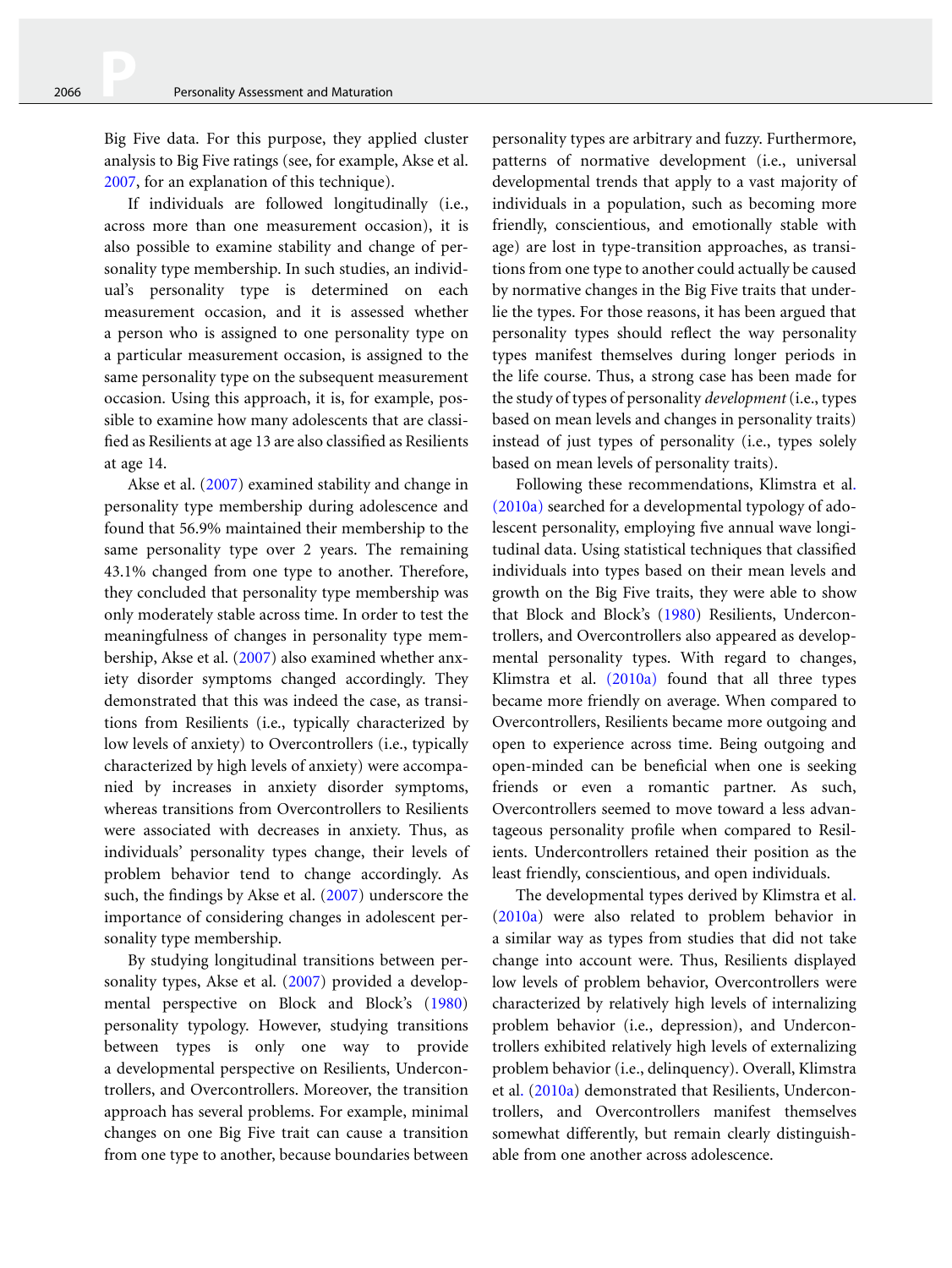# Conclusion

Throughout this essay, the most prominent approaches to personality assessment and maturation have been discussed. It has been explained that there has been a growing consensus on how personality should be assessed, as a majority of researchers agree that the Big Five personality traits (Extraversion, Agreeableness, Conscientiousness, Emotional Stability, and Openness to Experience) provide an adequate framework to subsume the higher order structure of personality with. It was discussed that change and stability of personality can be examined in several ways, using both variablecentered approaches and person-centered approaches. Whereas variable-centered approaches (i.e., mean-level change and rank-order stability) focus on change and stability of variables in samples comprising multiple individuals, person-centered approaches (i.e., profile stability, distinctive stability, normativeness, and personality types) focus on change and stability of a constellation of traits within a single person. As was shown in this essay, both approaches have provided valuable information about the nature of personality in adolescence.

Although this essay demonstrates that quite a lot is already known about maturation of personality in adolescence, there is still much to be learned. Klimstra et al. (2009) demonstrated that girls tend to be approximately 2 years ahead on boys with regard to personality development, and noted that similar differences have been found in the timing of pubertal development and brain maturation. As such, future studies should explore linkages between these three indicators of adolescent development. A relatively unexplored aspect of personality is normativeness. Klimstra et al. (2010b) showed that individuals with a personality profile that is more like the profile of the "average" person within a sample (i.e., a more normative profile), tend to display higher levels of adjustment than individuals with a less normative profile. An interesting endeavor would be to empirically verify why a more normative personality profile is associated with more positive adjustment. Researchers could, for example, examine whether individuals who describe their own personality in a way that diverges from how the "average" individual describe his or her personality also perceive themselves to be different when they compare themselves to an "average" person. There are also numerous alternatives left in the study of personality types. Throughout the last decade,

biological (e.g., cortisol, blood pressure, DNA) and neuropsychological (e.g., brain imaging, performance on cognitive tasks) measures became available for an increasing number of researchers. Future research could employ these tools to trace back the biological and neuropsychological correlates of personality.

In conclusion, the knowledge on personality maturation in adolescence has increased substantively, especially in the last decade. Because the basics of the course of adolescent personality maturation are now know, the time has come to move beyond descriptions of change and stability and move toward a more thorough understanding of the mechanisms behind these processes.

#### References

- Akse, J., Hale, W. W., III, Engels, R. C. M. E., Raaijmakers, Q. A. W., & Meeus, W. H. J. (2007). Stability and change in personality type membership and anxiety in adolescence. Journal of Adolescence, 30, 813–834.
- Block, J. H., & Block, J. (1980). The role of ego-control and egoresiliency in the organization of behavior. In W. A. Collins (Ed.), Development of cognition, affect, and social relations (Vol. 13, pp. 39–101). Hillsdale: Lawrence Erlbaum.
- Caspi, A., Roberts, B. W., & Shiner, R. L. (2005). Personality development: Stability and change. Annual Review of Psychology, 56, 453–484.
- Costa, P. T., Jr., & McCrae, R. R. (1994). Set like plaster? Evidence for the stability of adult personality. In T. F. Heatherton & J. L. Weinberger (Eds.), Can personality change? (pp. 21–40). Washington: American Psychological Association.
- Furr, R. M. (2008). A framework for profile similarity: Integrating similarity, normativeness, and distinctiveness. Journal of Personality, 76, 1267–1316.
- Klimstra, T. A., Hale, W. W., III, Raaijmakers, Q. A. W., Branje, S. J. T., & Meeus, W. H. J. (2009). Maturation of personality in adolescence. Journal of Personality and Social Psychology, 96, 898–912.
- Klimstra, T. A., Hale, W. W., Raaijmakers, Q. A. W., Branje, S. J. T., & Meeus, W. H. J. (2010a). A developmental typology of adolescent personality. European Journal of Personality, 309–323.
- Klimstra, T. A., Luyckx, K., Hale,W. W., Goossens, L., & Meeus, W. H. J. (2010b). Longitudinal associations between personality profile stability and adjustment in college students: Distinguishing among overall stability, distinctive stability, and within-time normativeness. Journal of Personality, 78, 1163–1184.
- McCrae, R. R., & Costa, J. P. T. (1987). Validation of the five-factor model of personality across instruments and observers. Journal of Personality and Social Psychology, 52, 81–90.
- Roberts, B. W., & DelVecchio, W. F. (2000). The rank-order consistency of personality traits from childhood to old age: A quantitative review of longitudinal studies. Psychological Bulletin, 126, 3–25.